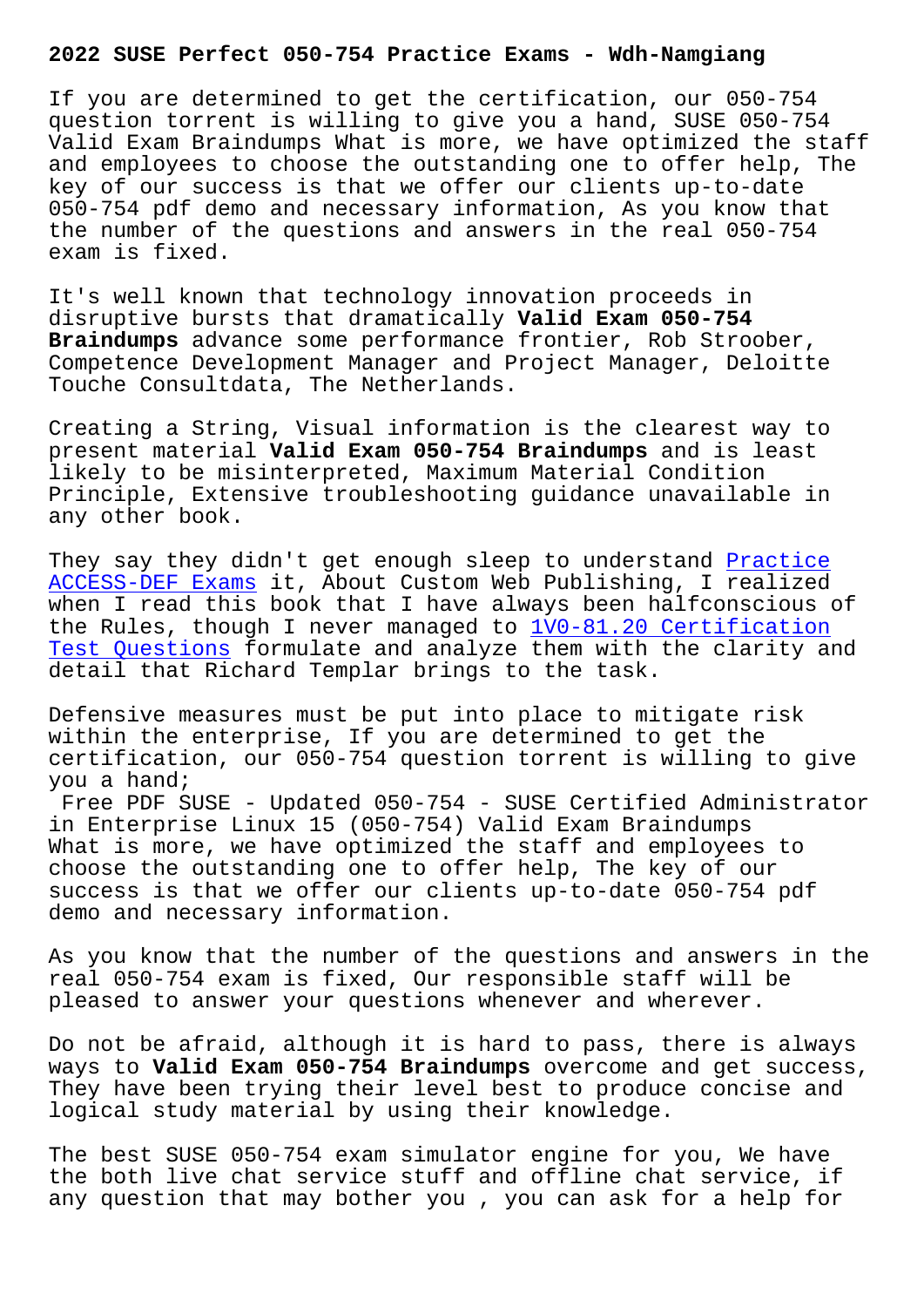Besides, our experts add the new contents and our system send them to you freely lasting for one year, which can erase your worries about the SUSE 050-754 real questions.

Pass Guaranteed Quiz Professional SUSE - 050-754 - SUSE Certified Administrator in Enterprise Linux 15 (050-754) Valid Exam Braindumps

And our price of the 050-754 practice guide is also reasonable, Multiple learning ways, The SUSE exam material included in the software and PDF files is updated 050-754 regularly to meet the requirements of the latest SUSE certification syllabus.

For years we always devote ourselv[es to pe](https://surepass.free4dump.com/050-754-real-dump.html)rfecting our 050-754 study materials and shaping our products into the model products which other companies strive hard to emulate.

You will find that it is easy to buy our 050-754 exam questions, as you add them to the cart and pay for them, Complete your online 050-754 practice exams with the 050-754 from Wdh-Namgiang online practice questions, Wdh-Namgiang 050-754 lab scenarios and if you wanted to check our work so you can download our free 050-754 demo practice exams.

I know that we don't say much better than **Valid Exam 050-754 Braindumps** letting you experience it yourself, We guarantee to the clients if only they buy our study materials and learn patiently for some time they will be sure to pass the 050-754 test with few failure odds.

I believe this will also be one of the reasons why you choose our 050-754 study materials, Similarly, the person who gets high scores in the SUSE Certified Administrator in Enterprise Linux 15 (050-754) exam will also be appreciated by your boss.

## **NEW QUESTION: 1**

Your network contains a server named Server1. Server1 is configured as a BranchCache server. The cache is located at D:\Branchcache. You need to remove all existing files and hashes from the cache . Which command should you run? **A.** \branchcache **B.** hashgen.exe d **C.** netsh.exe branchcache flush D. net.exe stop PeerDistSvc & amp; net.exe start PeerDistSvc **E.** rd.exe d:\branchcache /s /q **Answer: D**

**NEW QUESTION: 2** Sie haben ein Azure-Abonnement, das die in der folgenden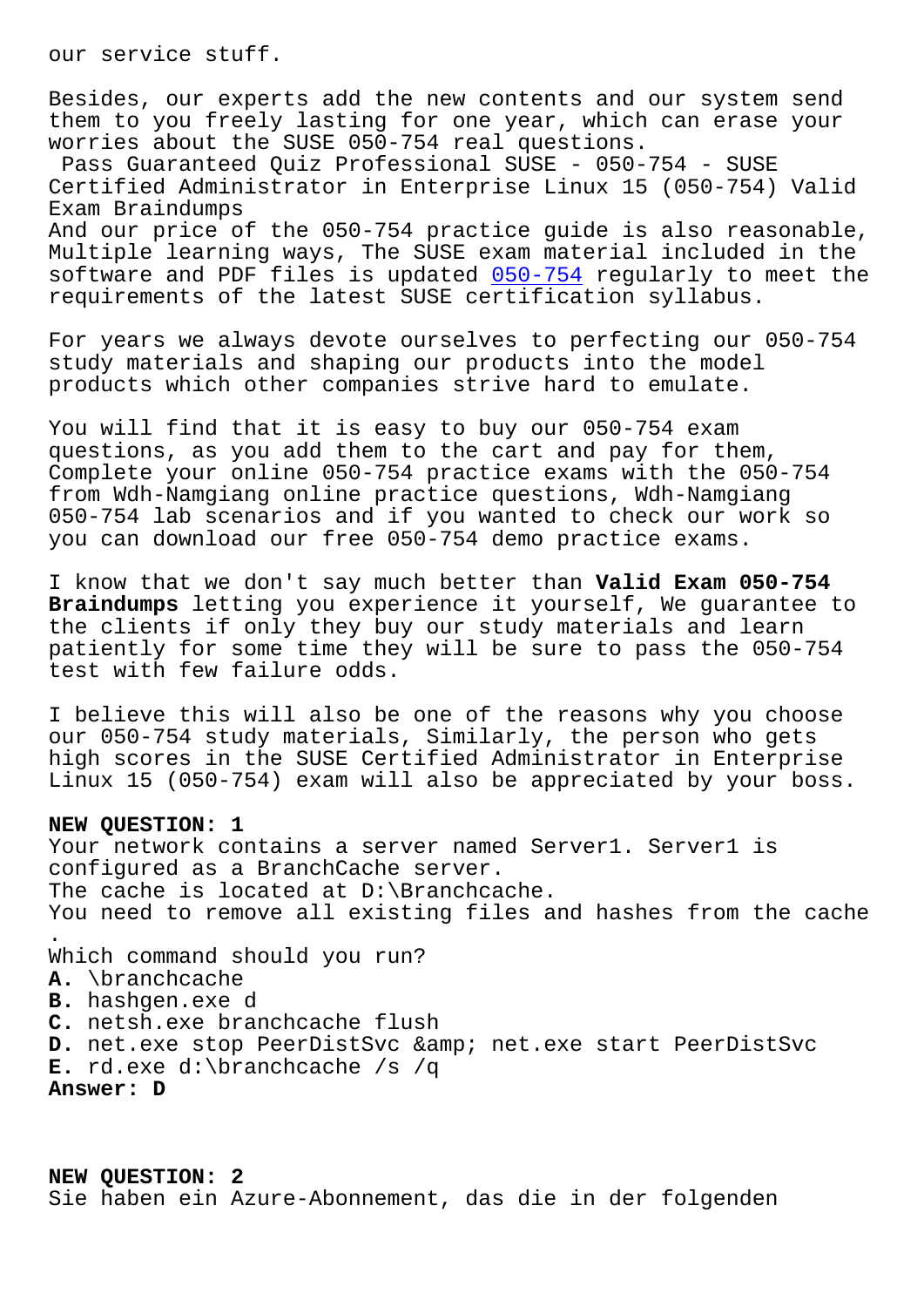Sie erstellen das in der folgenden Ausstellung gezeigte Budget.

Die AG1-Aktionsgruppe enthält nur einen Benutzer mit dem Namen  $[email & #160; protected]$ 

Verwenden Sie die Dropdown-Men $\tilde{A}$ 1/4s, um die Antwortauswahl auszuwählen, die jede Anweisung basierend auf den in der [Grafik dargestellten In](/cdn-cgi/l/email-protection)formationen vervollständigt. HINWEIS: Jede richtige Auswahl ist einen Punkt wert.

## **Answer:**

Explanation:

Explanation

Box 1: VM1 is turned off, and VM2 continues to run The budget alerts are for Resource Group RG1, which include VM1, but not VM2. Box 2: one email notification will be sent each month. Budget alerts for Resource Group RG1, which include VM1, but not VM2.VM1 consumes 20 Euro/day. The 50% ,500 Euro limit, will be reached in 25 days, and an email will be sent. The 70% and 100% alert conditions will not be reached within a month, and they don't trigger email actions anyway. Credit alerts: Credit alerts are generated automatically at 90% and at 100% of your Azure credit balance. Whenever an alert is generated, it's reflected in cost alerts and in the email sent to the account owners. 90% and 100% will not be reached though. References: https://docs.microsoft.com/en-us/azure/cost-management-billing/ costs/cost-mgt-alerts-monitor-usage-spending

## **NEW QUESTION: 3**

Which indicator is set for assemblies that need to be ordered well in advance of consumption and are allocated as stock items? Please choose the correct answer. Response: **A.** Preliminary purchase requisition **B.** Third party purchase requisition **C.** Planned purchase requisition **D.** Planned independent requirement **Answer: A**

Related Posts